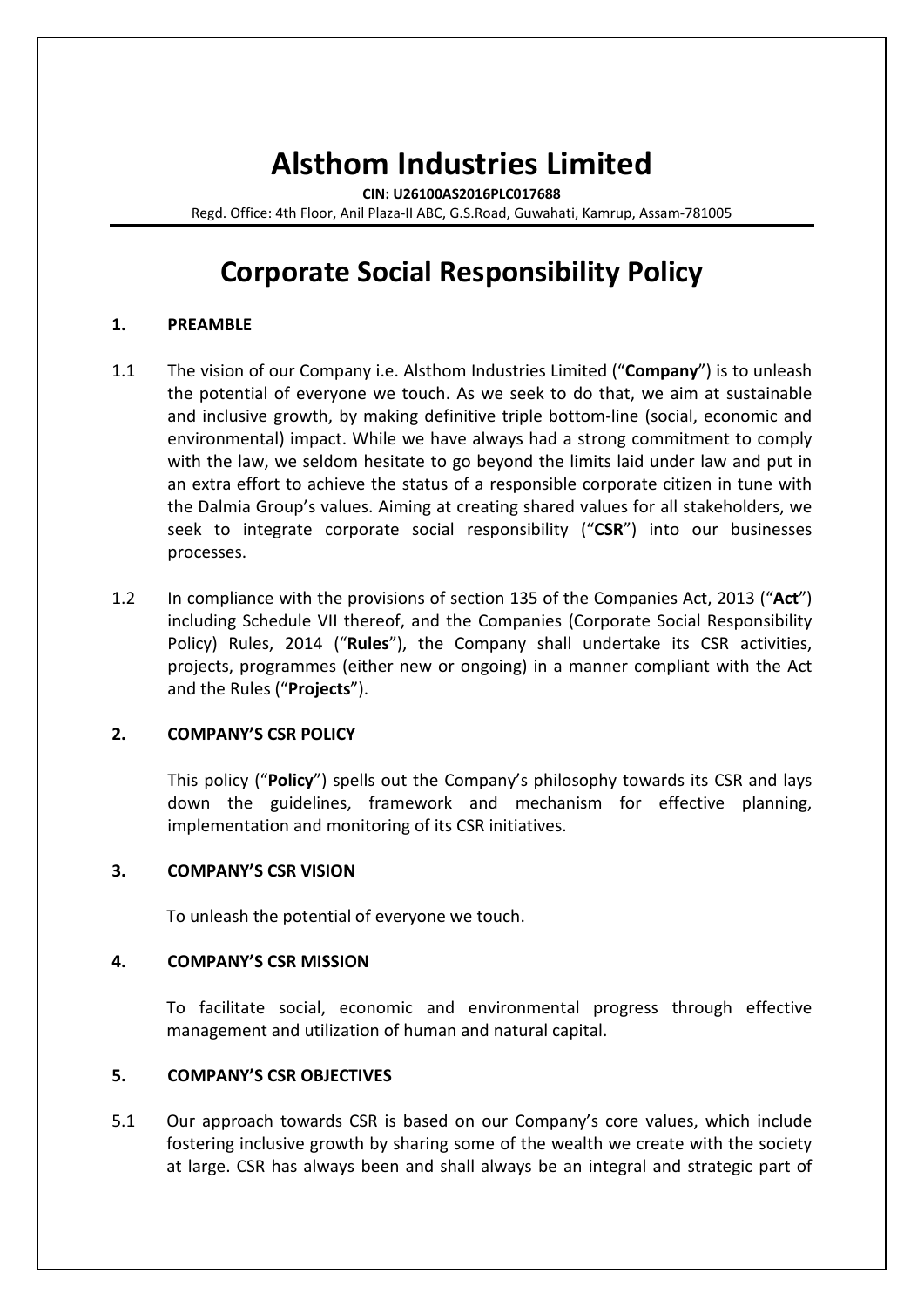our business process. It is a vital constituent of our Company's commitment to sustainability. True to the spirit of our vision, we strive to utilize the potential of human and natural capital around us in a manner that facilitates social, economic and environmental progress. The main objective of this Policy is to lay down guidelines for the Company to make CSR a key business process for sustainable development of the society. The Company aims to be a good corporate citizen by subscribing to the principles of integrating its economic, environmental and social objectives, and effectively utilizing its own resources towards improving the quality of life and building capacities of the local communities and society at large.

- 5.2 The units of the Company are located in North East region and efforts will be made to focus on CSR activities in areas around the units of the Company. However, CSR activities may also be undertaken in areas other than those specified above based on merits. In the aforesaid backdrop, the Policy is broadly framed to focus on undertaking the following:
	- (i) socio-economic development of the society at large through social welfare measures or other charitable activities to ensure that the poor/weaker sections of the society derive the maximum benefits;
	- (ii) eradicating hunger and malnutrition and promoting health care;
	- (iii) promoting education including employment enhancing training and vocational skills especially to the socially and economically backward classes with the aim to create employability; and
	- (iv) protection of the environment and maintaining an ecological balance.

## **6. APPLICABILITY OF THE POLICY**

This Policy shall be applicable to all Projects undertaken by the Company in India in accordance with the provisions of Section 135 of the Act, Schedule VII of the Act and the Rules (as amended from time to time). For the purposes of this Policy, "Projects" shall include all Projects undertaken by the Company in pursuance of its vision, mission and objectives as stated at paragraphs 4, 5, 6 and 7 above.

## **7. Exclusions**

This Policy excludes:

- (i) Projects/activities undertaken by the Company in pursuance of the normal course of its business;
- (ii) Projects that solely benefit the employees of the Company and their families;
- (iii) contribution of any amount directly or indirectly to any political party under section 182 of the Act;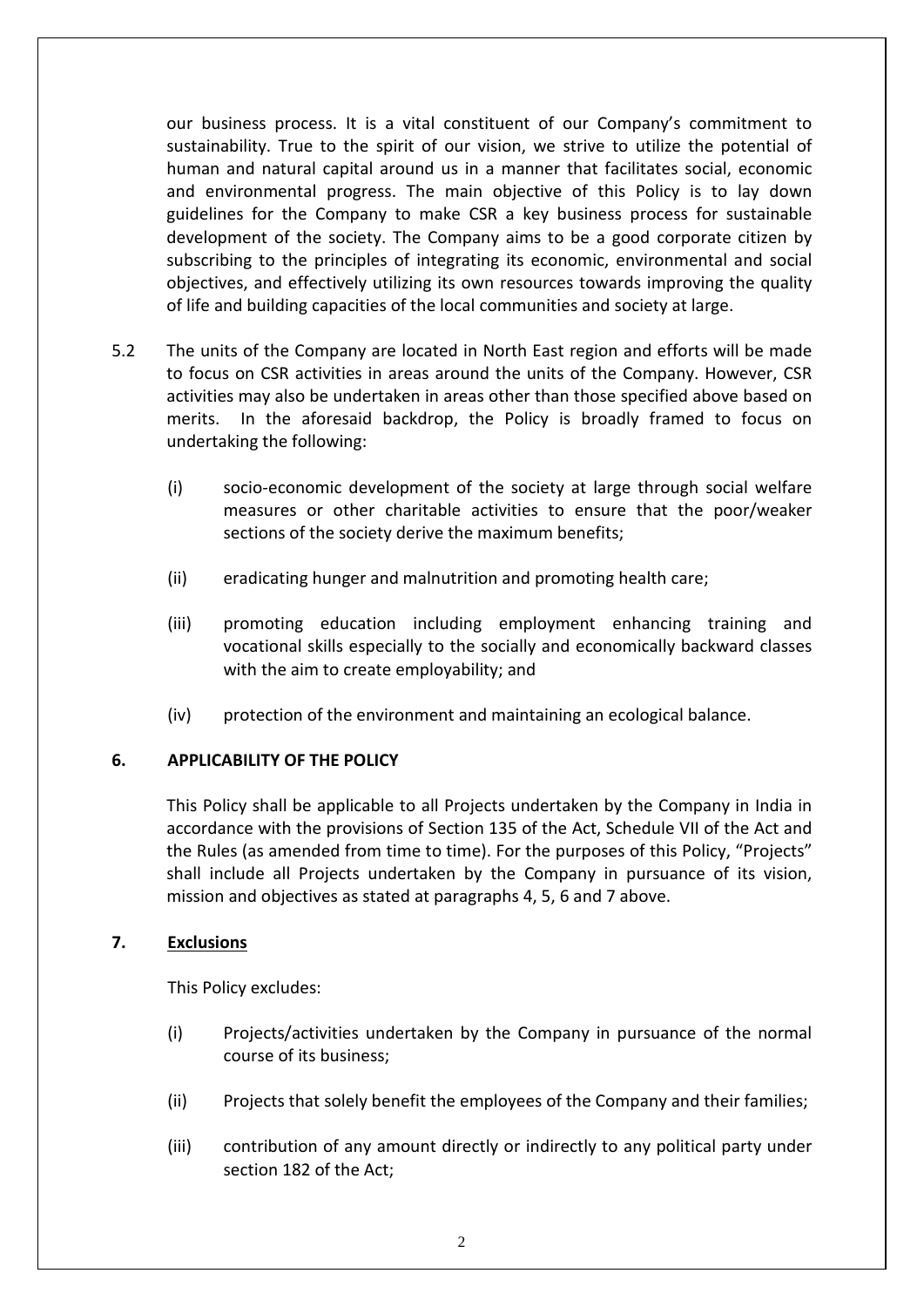- (iv) expenses incurred by the Company for the fulfilment of any act, statute, regulation or any other law;
- (v) expenses incurred by the Company in one off events like marathon/awards/charitable contribution/advertisement/sponsorship of TV programmes etc.; and
- (vi) Projects/programmes/activities undertaken outside of India.
- **8.** If the Company ceases to be covered under section 135(1) of the Act for 3 (three) consecutive financial years, then it shall not be required to (a) constitute a CSR Committee (*defined below*) and (b) comply with the provisions laid down under sections 135(2) to 135(5) of the Act, till such time it meets the criteria specified in section 135(1) of the Act.

## **9. CSR COMMITTEE.**

The CSR committee of the Company ("**CSR Committee**") shall at all times be constituted in accordance with the provisions of the Act and the Rules. It shall comprise at least 3 (three) directors, out of which at least one director shall be an independent director. Where a Company is not required to appoint an Independent Director, it shall have in its Corporate Social Responsibility Committee two or more Directors. The CSR Committee shall elect one of the members as the Chairman of the CSR Committee. The report of the board of directors ("**Board**") of the Company ("**Board's Report**") shall disclose the composition of the CSR Committee, the contents of this Policy and such other particulars as required by the Act and the Rules.

#### **10. ROLE OF THE CSR COMMITTEE**

The CSR Committee shall be responsible for:

- (i) formulating this Policy and making modifications, amendments, clarifications, deletions to the Policy, as and when considered necessary, in accordance with the provisions of the Act and Rules and recommending the same to the Board for its approval;
- (ii) recommending the budget and amount of expenditure to be incurred by the Company on Projects;
- (iii) identification and specification of Projects to be undertaken along with identification of the implementing agency for such Projects (as may be relevant);
- (iv) instituting a transparent monitoring mechanism for implementation of the Projects undertaken by the Company and proper utilization of funds;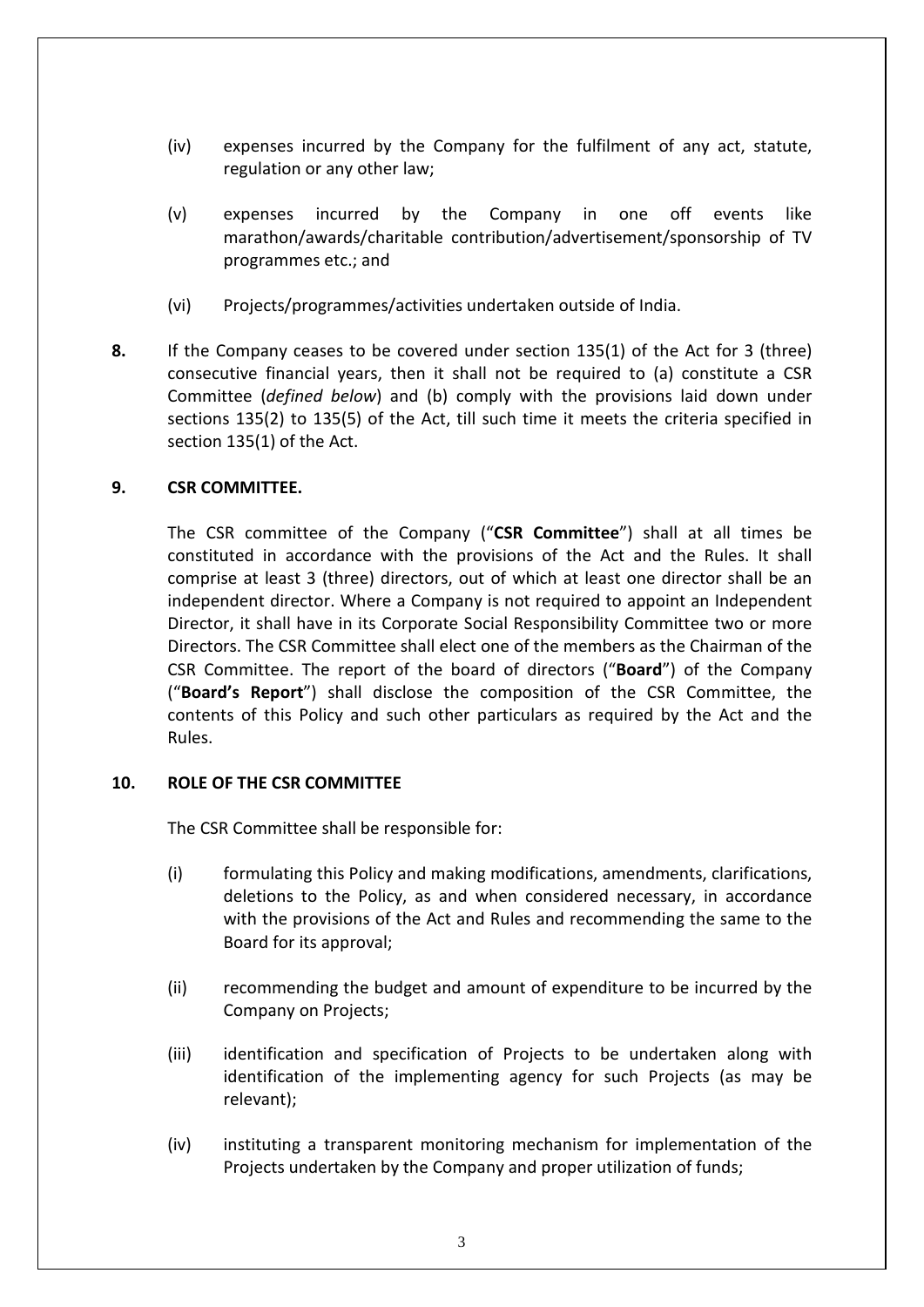- (v) monitoring the working of the CSR team and the Policy from time to time;
- (vi) periodically review the progress being made in the planned Projects;
- (vii) providing a responsibility statement in the Board's Report as to whether the implementation of the Projects and programmes is in compliance with and fulfils the objectives of this Policy; and
- (viii) any other activities / functions, as may be assigned by the Board.

## **11. CSR TEAM.**

A CSR team shall be constituted to assist the CSR Committee with the implementation of the CSR initiatives and Projects under this Policy.

## **12. ROLE OF THE CSR TEAM**

The CSR team shall be responsible for:

- (i) Developing proposals for Projects and determining the modalities of execution including targets and timelines in consultation with the CSR Committee;
- (ii) Ensuring that implementation of all Projects is being carried on in accordance with the above;
- (iii) Undertaking impact assessment of all Projects;
- (iv) Maintaining documents and accounts pertaining to all Projects;
- (v) Providing periodic reports to the CSR Committee on implementation as well as impact assessment of the Projects; and
- (vi) Assisting the CSR Committee in preparation of the disclosures with respect to CSR.

#### **13. PROJECTS**

In light of the Company's vision and objectives as set out above, the Company will undertake Projects covering the following areas/activities:

(i) eradicating hunger, poverty and malnutrition, promoting health care including preventive health care and sanitation including contribution to Swach Bharat Kosh set-up by the Central Government for the promotion of sanitation and making available safe drinking water;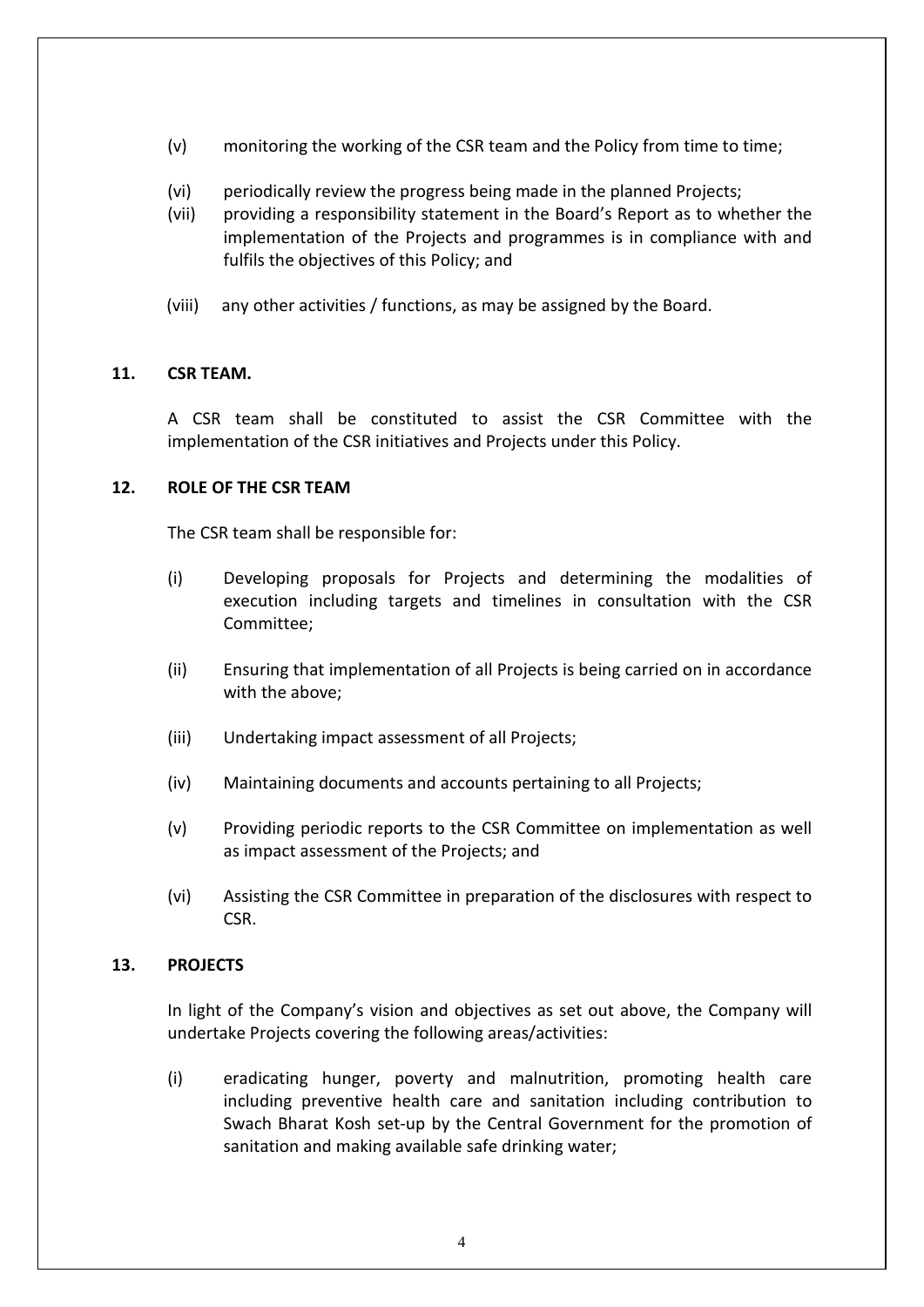- (ii) promoting education including special education and employment enhancing vocation skills especially among children, women, elderly, and the differently abled and livelihood enhancement project;
- (iii) promoting gender equality, empowering women, setting up homes and hostels for women and orphans; setting up old age homes, day care centres and such other facilities for senior citizens and measures for reducing inequalities faced by socially and economically backward groups;
- (iv) ensuring environmentally sustainability, ecological balance, protection of flora and fauna, animal welfare, agroforestry, conservation of natural resources and maintaining quality of soil, air and water including contribution to the Clean Ganga Fund for rejuvenation of river Ganga;
- (v) contribution to the Prime Minister's National Relief Fund or any other fund set up by the Central Government or the State Governments for socioeconomic development and relief and funds for the welfare of the Scheduled Castes, the Scheduled Tribes, other backward classes, minorities and women;
- (vi) rural development projects;
- (vii) slum area development; and
- (viii) any other activities as may be prescribed under the Act and Rules.

Identification of Projects will be based on (i) requirements identified from a baseline survey; (ii) activities/programmes to be undertaken; (iii) budgetary requirements; (iv) time-lines; (v) responsibilities and authorities defined; and (vi) results expected.

#### **14. IMPLEMENTATION**

The implementation of the Projects may be done by one or more of the following means:

- (i) the Company may take up the Projects on its own;
- (ii) the Company may collaborate with other companies including its holding, subsidiary and associate companies for undertaking Projects in a manner such that the CSR Committee of the Company as well as the committees of such other companies are in a position to report separately on such Projects;
- (iii) the CSR Committee may decide to undertake Projects approved by the CSR Committee, through (a) a company established under section 8 of the Act or a registered trust, or a registered society, established by the Company, either singly or along with any other company; or (b) a company established under section 8 of the Act or a registered trust, or a registered society established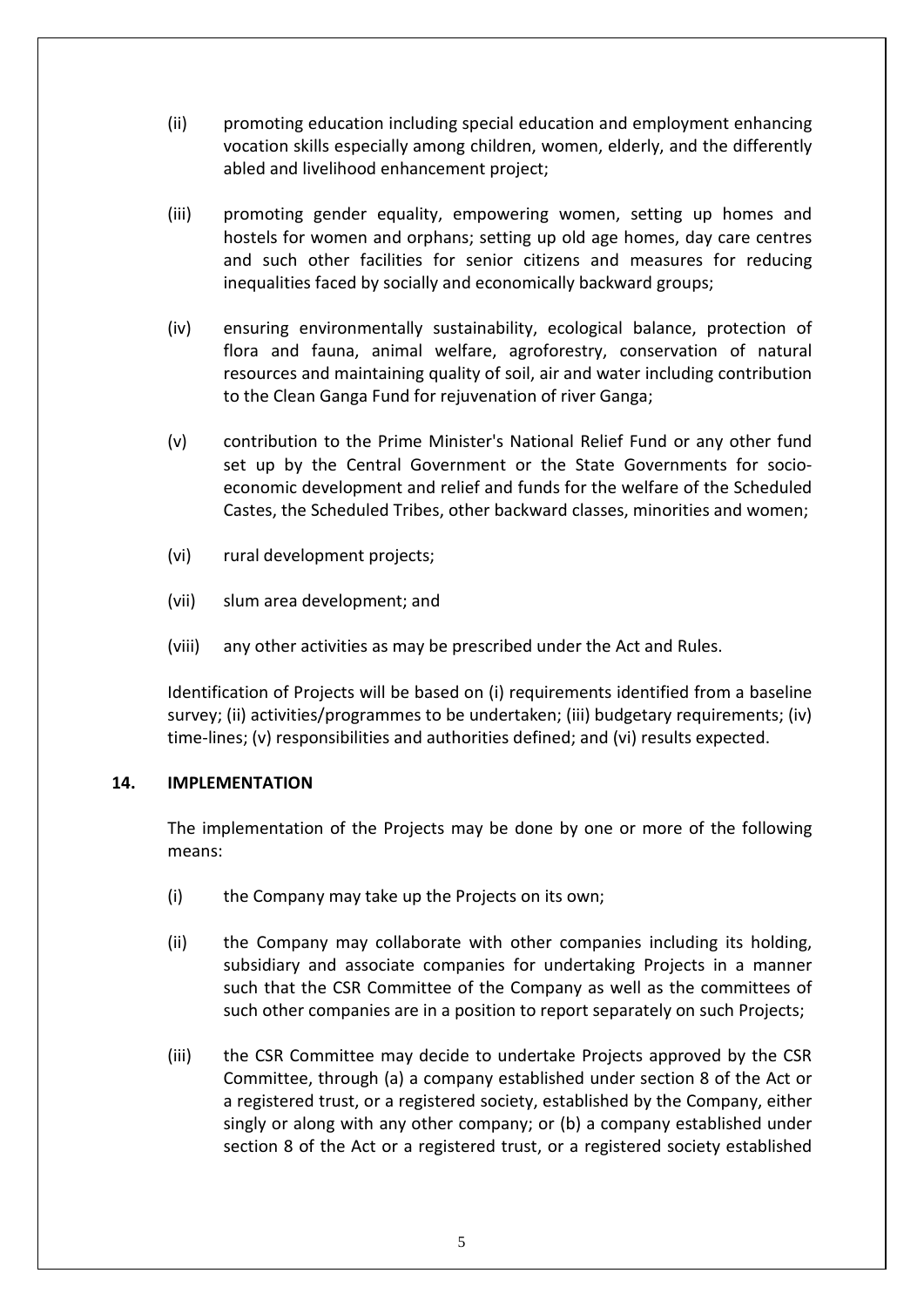by the Central Government or State Government or any entity established under an Act of Parliament or a State legislature.

Provided that, if the CSR Committee decides to undertake its Projects, through a registered trust, registered society or company established under Section 8 of the Act, other than those specified in this sub-clause (iii), such company or trust or society shall have an established track record of 3 (three) years in undertaking similar Projects; and the Company shall specify the projects or programs to be undertaken, the modalities of utilization of funds of such projects and programs and the monitoring and reporting mechanism.

If required, suitable documents/agreements shall be entered into by the Company with other entities, societies, agencies or companies for the purposes of implementation of the Projects. The conditions of grant of amounts to such entities, societies, agencies or companies, the break-up of allocations and monitoring methodology shall be set out in such documents/ agreements and evaluated from time to time.

## **15. CSR EXPENDITURE, ALLOCATION AND DISBURSEMENT OF FUNDS.**

The CSR Committee shall recommend the amount of expenditure to be incurred on the Projects to be undertaken under this Policy, for the consideration and approval of the Board.

The Board shall strive to spend, in every financial year, a minimum of 2% (two percent) of the average net profits made during the 3 (three) immediately preceding financial years in compliance with the provisions of the Companies Act, 2013 as amended from time to time and in pursuance of this Policy. For this purpose, "net profit" and "average net profit" shall be calculated in accordance with the Act and the Rules. The overall CSR expenditure shall be approved by the Board based on the recommendations of the CSR Committee.

The Company may decide to build CSR capacities of its own personnel as well as those of their implementing agencies, if any, through institutions with established track records of at least 3 (three) financial years. However, the expenditure towards the same (including expenditure on administrative overheads) shall not exceed 5% (five percent) of the total CSR expenditure of the Company in one financial year.

Any surplus arising out of CSR Projects or activities shall not form part of the business profits of the Company.

#### **16. MONITORING**

The Group Head - CSR shall submit periodical reports on the on-going Projects, the progress made thereunder and the amount of expenditure incurred on the said Projects to the CSR Committee.